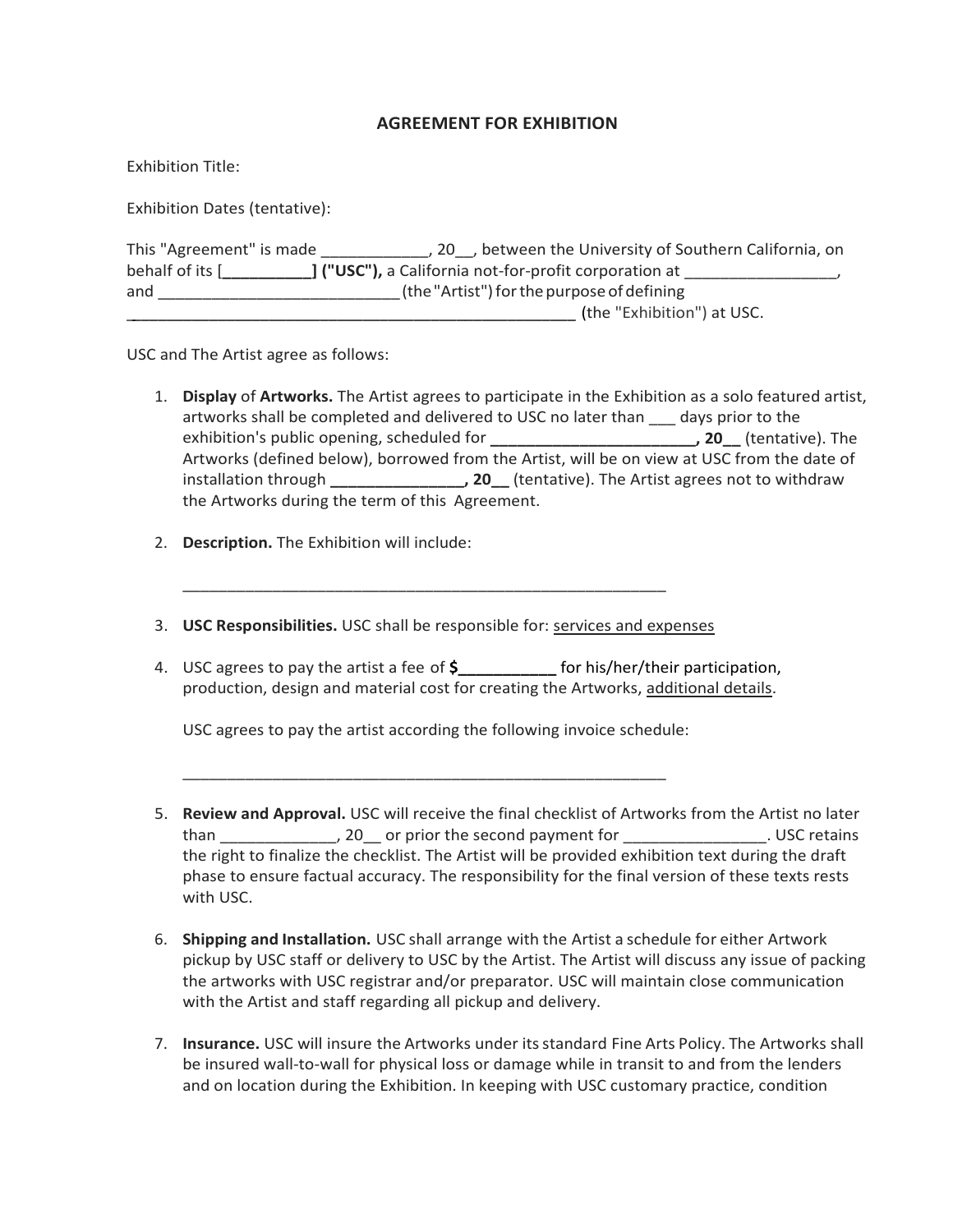reports will be carried out by the Museum's registrar upon object's arrival at USC and again before return to lender.

- 8. **Documentation and Copyright.** The Artist agrees to permit USC to document the Artworks and their installation for archival, promotional, educational and other exhibition- specific uses. The Artist shall be provided digital images of installation views. The Artist retains ownership of the copyright of the Artworks. The Artist hereby grants USC a non-exclusive license to reproduce and distribute photographs of the Installation and/or Artworks to the public, and to transmit or otherwise communicate a display of the Installation to the public (including but not limited to slides, film, video, television, internet and other electronic or broadcast media) for exhibition purposes only. Any reproduction of the Artworks shall be credited as follows: © **\_\_\_\_\_\_\_\_\_\_\_\_\_\_\_\_\_\_\_\_.** The artist will also permit photography by visitors throughout the duration of the exhibition.
- 9. **Non-Transferability of Agreement.** This Agreement is intended to secure the participation of the Artist and shall not be transferred or assigned in any manner whatsoever without the prior written consent of USC.
- 10. **Entire Agreement.** This Agreement is the entire understanding between the Artist and USC and supersedes and replaces any previous documents, correspondence, conversations and other written or oral understandings related to this Agreement which are not consistent with or are not contained herein.
- 11. **Governing Law.** In the unlikely event that a dispute arises out of this Agreement such Agreement shall be governed by and construed in accordance with the laws of the State of California.
- 12. **Limitation of Liability.** To the maximum extent permitted by law, in no event will either party be responsible for any incidental damages, consequential damages, exemplary damages of any kind, lost goodwill, lost profits, lost business and/or any indirect economic damages whatsoever regardless of whether such damages arise from claims based upon contract, negligence, tort (including strict liability or other legal theory), a breach of any warranty or term of this agreement, and regardless of whether a party was advised or had reason to know of the possibility of incurring such damages in advance.

IN WITNESS WHEREOF, the parties hereto have executed this Agreement as of the day and year first written above.

| Artist      | Date |
|-------------|------|
|             |      |
| Name, Title | Date |
|             |      |
| Name, Title | Date |